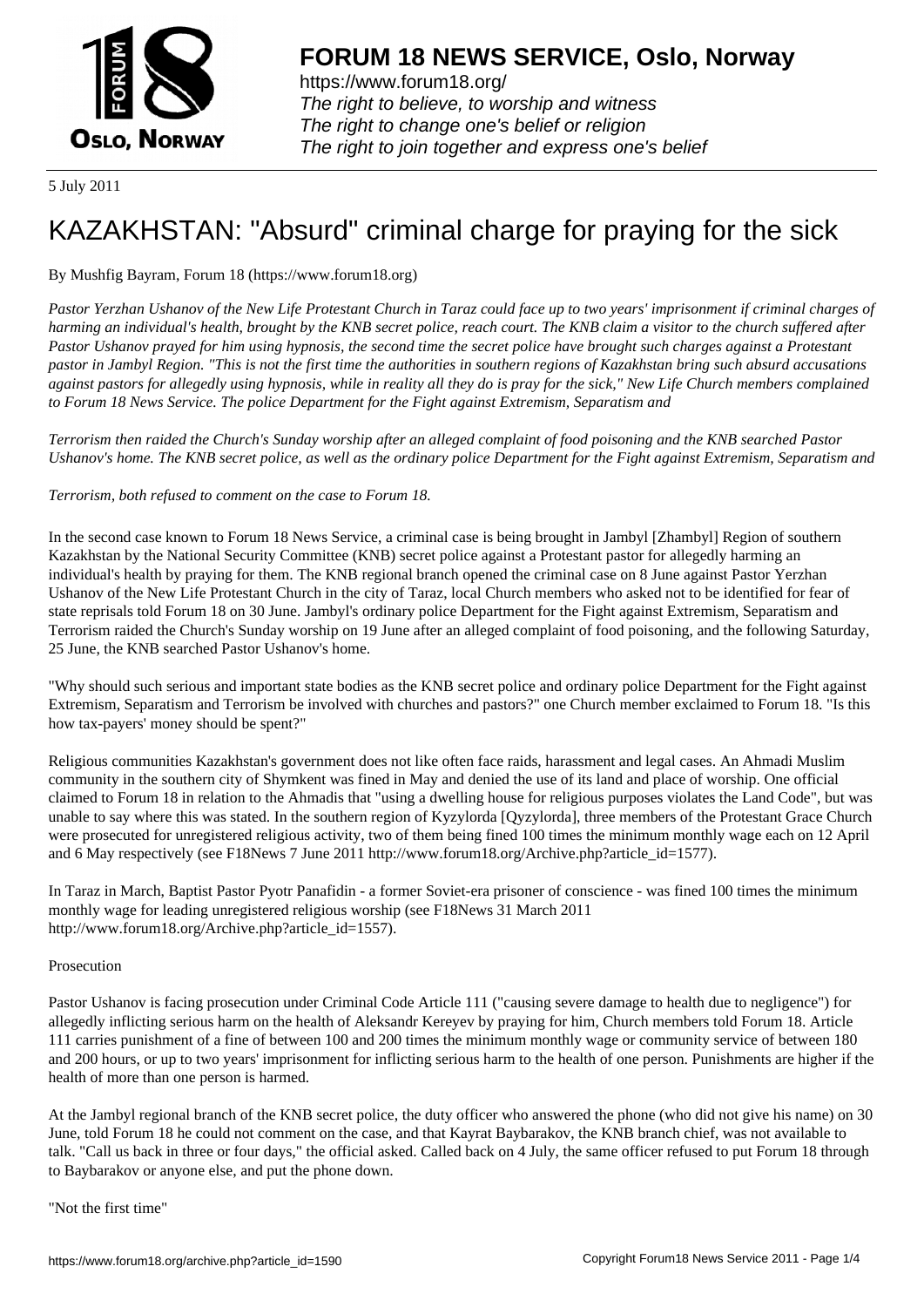"This is not the first time the authorities in southern regions of Kazakhstan bring such absurd accusations against pastors for allegedly using hypnosis, while in reality all they do is pray for the sick," New Life Church members complained to Forum 18.

"In some cases the authorities have even demanded some of our pastors to obtain a special licence from the Health Ministry for praying to heal the sick," they complained.

In another case in Jambyl Region, the KNB secret police started a case against another local Protestant pastor, Vissa Kim, Pastor of Grace Light of Love Protestant Church. He was punished under the same Criminal Code Article 111 Part 1 for allegedly harming a woman's health by praying for her. In April 2010 Taraz City Court No. 2 fined him 100 times the minimum monthly wage, 141,300 Tenge (5,723 Norwegian Kroner, 711 Euros or 961 US Dollars), plus 5,000 Tenge (202 Norwegian Kroner, 25 Euros or 34 US Dollars) court costs. "Now it looks like pastors will get fines for praying for the sick in churches," one church member complained to Forum 18 when the verdict was handed down (see F18News 1 April 2010 http://www.forum18.org/Archive.php?article\_id=1428).

Pastor Kim's appeal to Jambyl Regional Court failed and he paid the fine. However, the Church complained to Kazakhstan's Supreme Court, which heard the appeal on 14 December 2010, the court website noted. The Supreme Court overturned his conviction and cancelled the fine, Church members told Forum 18 on 5 July, but only because prosecutors brought the case when the deadline for bringing a case after the alleged offence had passed. However, so far Pastor Kim has not received back the money.

### KNB search to "plant evidence"?

At 7 am on 25 June, less than three weeks after the criminal case against Pastor Ushanov was opened, five regional KNB secret police officers, including Captain Aleksandr Bychko and Captain Galymzhan Jumashev, broke into Ushanov's home and searched it, church members told Forum 18. The officers showed the Pastor the indictment with the criminal charges and complaint of a woman named Nauryzbayeva that her husband Aleksandr Kereyev "felt sick after the hypnosis" allegedly conducted by Ushanov in the Church.

Church members did not remember Nauryzbayeva's first name, as the KNB officers did not give Pastor Ushanov copies of the indictment and complaint. "Kereyev visited our Church only 3-4 times within a period of 6 months, the last time being sometime in March," one Church member told Forum 18.

The case is fabricated, Church members complained, insisting that the KNB secret police searched Ushanov's home "with the purpose to plant evidence" against him. "The officers asked the Pastor at one point during the search to go out and tell the people from the Church who came to see him not to disturb him," they told Forum 18. "When he came back into the room he saw on the shelf the book entitled 'Modern Hypnosis' in Russian, which does not belong to him."

KNB secret police officers confiscated two laptop computers, an external computer hard drive, about 150 DVDs with Christian films and materials, and about 20 Christian books along with the book "Modern Hypnosis". They also confiscated cards of 85 Church members containing personal data such as names, history of their Church attendance, phone numbers and addresses.

#### Threat to Pastor

During the raid, Captain Jumashev and his colleagues warned Pastor Ushanov to "change his profession, and leave Taraz for good, if he does not want to get into trouble," church members told Forum 18.

Reached on 4 July about the raid and threats to Pastor Ushanov, Captain Jumashev asked Forum 18 to call back later: "I cannot talk at the moment as I am driving." Subsequent calls went unanswered.

Church members told Forum 18 that Captain Jumashev regularly visited the New Life Church and "kept tabs on believers".

#### Police raid

On 19 June, six days before the KNB secret police raid on Pastor Ushanov's home, Jambyl police's police Department for the Fight against Extremism, Separatism and Terrorism raided New Life Church's Sunday worship service. The officer leading the raid, Lieutenant Colonel Serik Khalykov, told the Church that the "reason of their visit was that Olesya Kotlyarova complained that she was poisoned when she ate at the Church cafeteria recently". The Police made Pastor Ushanov write a statement, explaining whether or not he knew Kotlyarova and how she could have been poisoned.

"These are outrageous and biased allegations against our Church," one member complained to Forum 18. "We are only renting those premises, and do not serve food to people there."

Lt Col Khalykov declined to comment on the case, saying it had been initiated by the regional KNB secret police. "Please talk to the KNB," he told Forum 18 on 30 June. Asked why a body dealing with such serious issues as the police Department for the Fight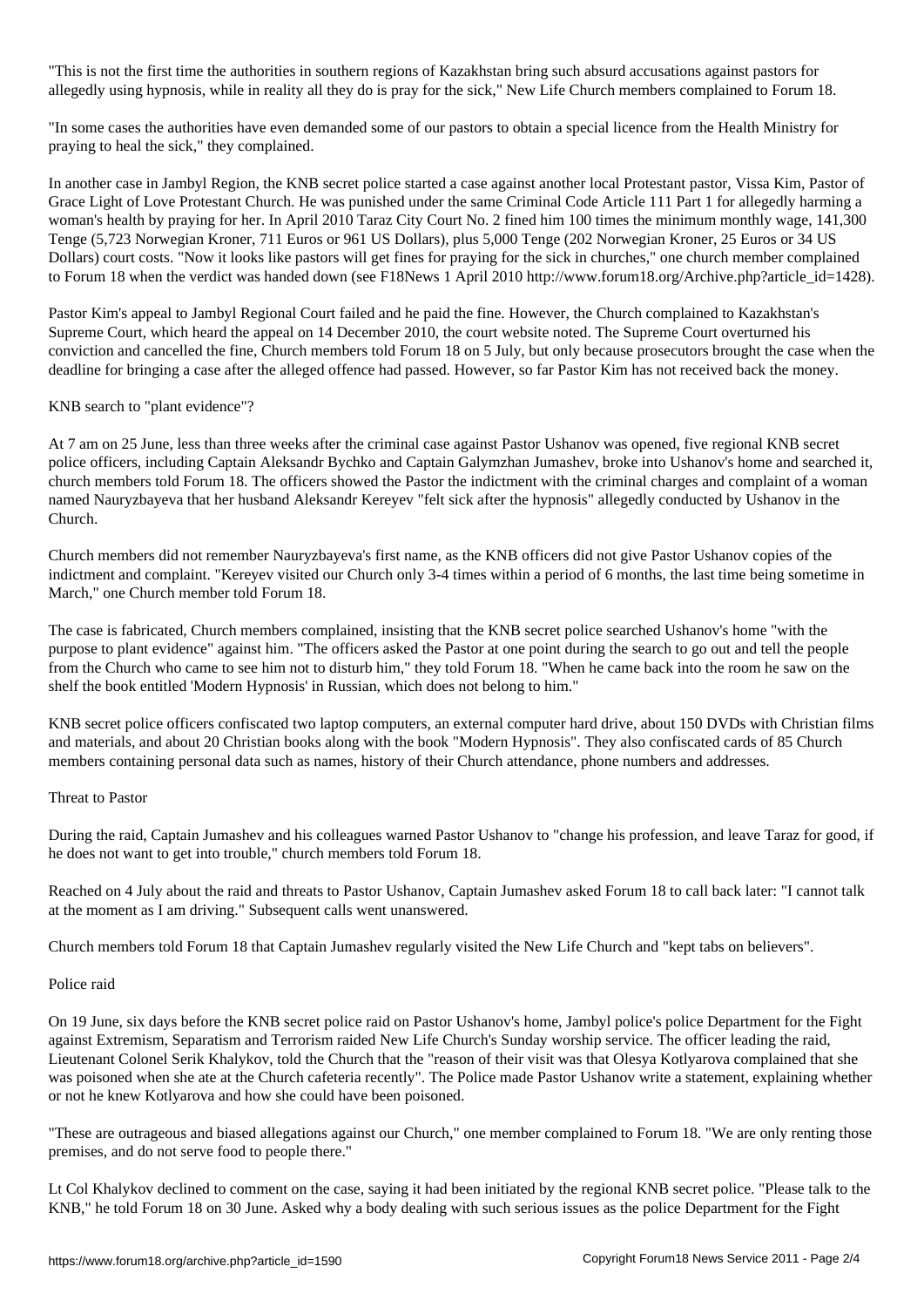only talk to you in my office."

As the KNB secret police has refused to discuss the case, Forum 18 has been unable to enquire about Khalykov's claim that the KNB initiated the police action.

Will authorities consider complaints?

On 28 and 29 June, Pastor Ushanov personally delivered complaints to regional KNB head Baybarakov and Regional Prosecutor Bagban Taimbetov, New Life Church members told Forum 18.

Yernat Sybankulov, Deputy Prosecutor of Jambyl Region, told Forum 18 on 4 July that he "will look up the complaint, and inform you tomorrow what action we will take." Called back on 5 July, his secretary - who did not give her name - told Forum 18 that Sybankulov is not in the office and will be back in two days.

Earlier raids on New Life

In late April and early May, KNB secret police and the ordinary police Department for the Fight against Extremism, Separatism and Terrorism raided or intervened in the activity of four New Life congregations in different parts of Kazakhstan. The interventions appeared designed to obstruct planned meetings of local New Life Churches with Maksim Maksimov, Senior Pastor of New Life Church in Almaty (Kazakhstan's commercial capital), Church members told Forum 18.

On 29 April the KNB and the police Department for the Fight against Extremism, Separatism and Terrorism raided the New Life Church in Aktobe [Aqtobe]. Police broke in, filmed the Church meeting and told the attendees that New Life is a "dangerous sect". The Pastor, his wife and their three young children were put in a police car, and taken to the police station for questioning which lasted several hours (see F18News 6 May 2011 http://www.forum18.org/Archive.php?article\_id=1568).

In response to the Church's subsequent complaint, Aktobe city Police responded in an official letter that the actions of their officers were "not appropriate and they were reprimanded", the New Life Church told Forum 18 on 5 July. The Police also told the Church that no measures against the Church or its Pastor will be taken.

In south-eastern Kazakhstan, Aktau [Aqtau] city police Department for the Fight against Extremism, Separatism and Terrorism on 28 April raided the Church's meeting after it had finished. Officers asked the local Pastor and Ivan Kryukov, visiting from Almaty, to go with them to a police station to write statements, but the two refused to go.

In northern Kazakhstan, the Kokshetau city branch of the KNB secret police on 3 May pressured the Director of a Culture House to cancel its agreement with the local New Life Church to hold a meeting in their premises. After this local New Life church members tried to hold their meeting at another church's building. However, the Pastor of that Church was summoned by the Regional Administration's Religious Affairs officials and pressured not to allow the meeting in their premises. And so the meeting did not take place.

Also in northern Kazakhstan, the Petropavl [Petropavlovsk] city branch of the KNB secret police on 4 May pressured the Director of a private art school to cancel its agreement with the local New Life Church to hold a meeting in their premises. The Church then arranged an agreement to rent a local cafe. However, about one hour before the meeting was due to start its Manager received a phone call with threats from the KNB. However, unlike in Kokshetau, the New Life Church members in Petropavl were able to hold their meeting at another venue. (END)

For a personal commentary on how attacking religious freedom damages national security in Kazakhstan, see F18News http://www.forum18.org/Archive.php?article\_id=564.

For more background, see Forum 18's Kazakhstan religious freedom survey at http://www.forum18.org/Archive.php?article\_id=1352.

More reports on freedom of thought, conscience and belief in Kazakhstan can be found at http://www.forum18.org/Archive.php?query=&religion=all&country=29.

A compilation of Organisation for Security and Co-operation in Europe (OSCE) freedom of religion or belief commitments can be found at http://www.forum18.org/Archive.php?article\_id=1351.

A printer-friendly map of Kazakhstan is available at

http://education.nationalgeographic.com/education/mapping/outline-map/?map=Kazakhstan.